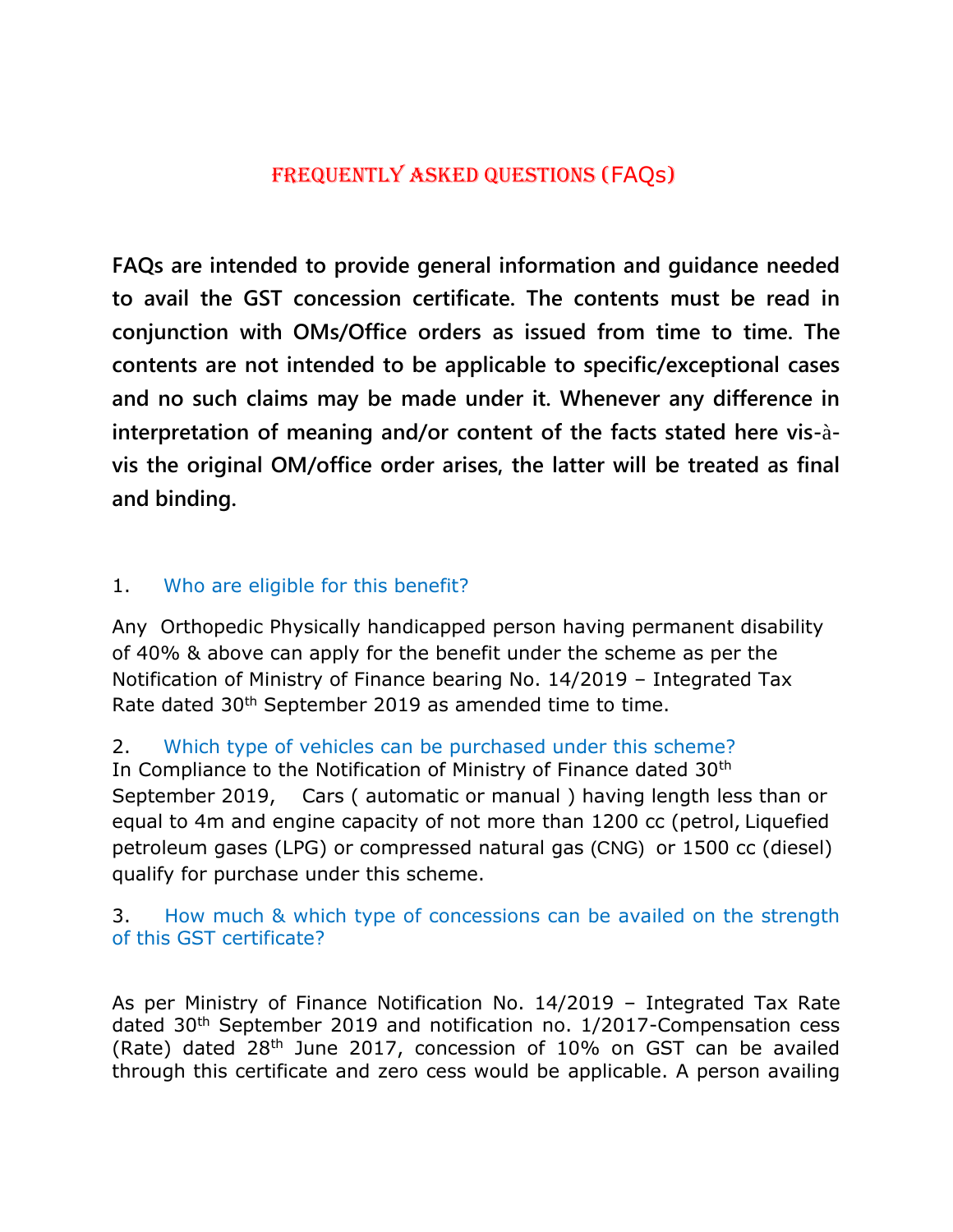this certificate will have to pay 18% GST & no cess instead of 28% GST & applicable cess on purchase of car.

# 4. When to apply & how to apply?

The applicant has to apply for the benefit before purchase of vehicle, GST refund after the vehicle is purchased would not be possible.

For applying the applicant has to visit the URL https://dhigecs.heavyindustry.gov.in

Here He/She can take help of user manual as a guide in filling the online application. After filling the application and uploading the required documents, he/she has to click on submit button and the application will be received by the department.

# 5. Which documentation are required for applying?

Copy of Aadhar, PAN, UDID( if available)/Disability Certificate and Selfdeclaration (legible documents) need to be uploaded on the portal while filling application.

### 6. Does an applicant need to obtain a fresh medical certificate in a particular format for availing this benefit?

A person having Unique Disability Id Card (UDID) (issued by Ministry of Social Justice and Empowerment, Govt. of India) or Disability certificate (issued by Central Govt./State Govt./District Govt. bearing the proper signature and seal of the issuing authority wherein their name and registration no. should be mentioned) do not need any other medical certificate.

However, if a person does not have either of the medical certificates as referred above, then duly-filled annexure B is required with signature and countersignature of orthopedic doctor and civil surgeon rank officers respectively with their seal indicating their name and registration no.

# 7. What is the time taken in the process of getting the certificate?

The certificate is issued within a month of receipt of the application complete in all respects.

# 8. Is there any validity period of the certificate such issued?

The certificate is valid for a period of 3 months from the date of issuance.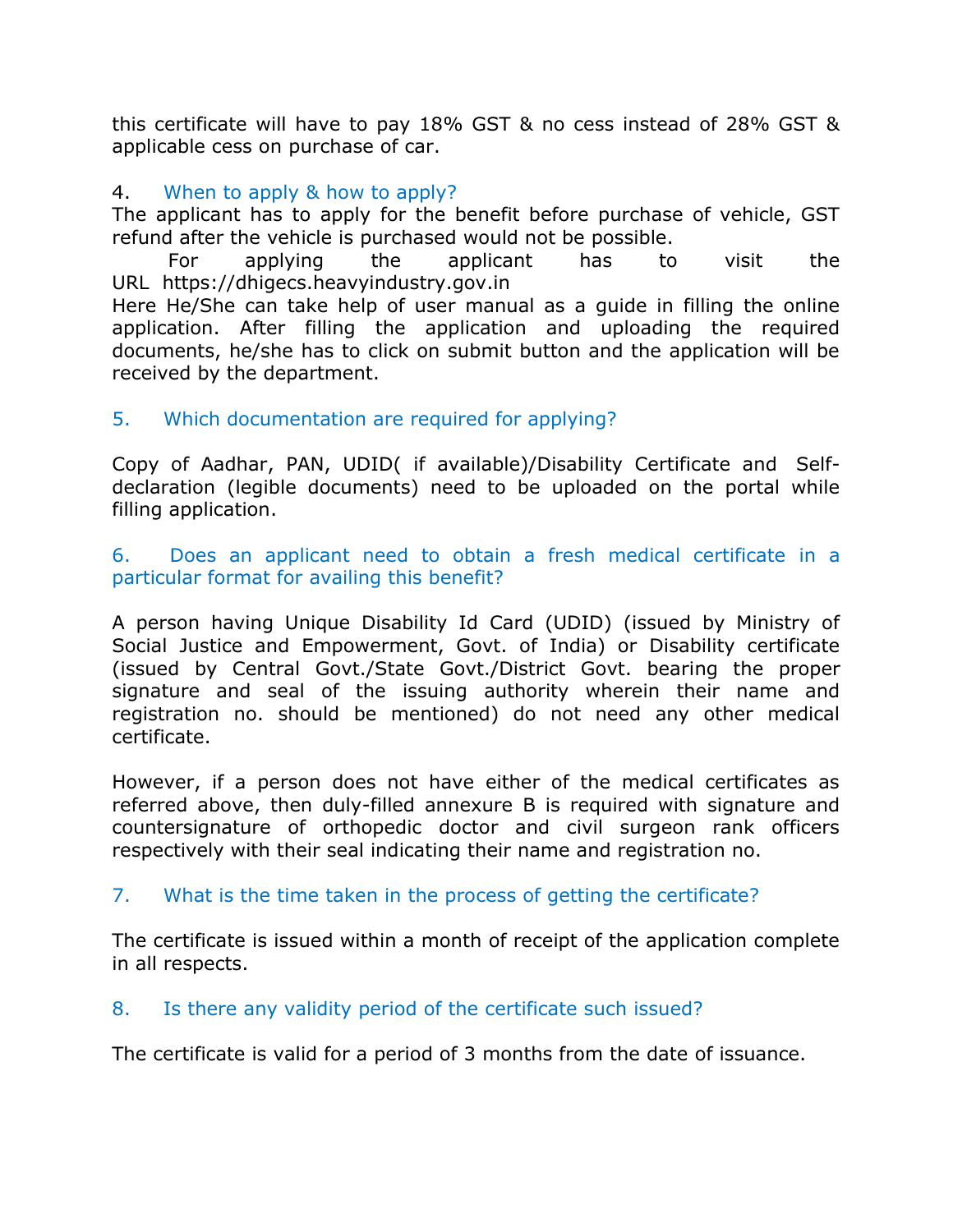#### 9. Where to complain in case car dealer or RTO do not honour GST certificate issued by DHI?

In Such case, the matter may be brought to the notice of Federation of Automobile Dealers Association of India (FADA) and Ministry of Road Transport & Highways respectively.

### \*10. What to do if the validity of certificate gets expired without the purchase being made?

During this COVID-19 Pandemic scenario, the government is providing the facility for validity extension of GST concession certificate. This extension is granted for a limited period and may be annulled at any time by the government. For seeking extension in validity period of issued GST concession certificate, following documents need to be sent / emailed (single pdf file) after expiry of existing certificate: -

- 1. **Application for seeking extension in validity period along with reason for non-utilization of GST concession certificate in details (on plain paper duly signed by the applicant).**
- 2. **Copy of GST concession certificate.**
- 3. **Letter from Dealer confirming non-delivery of vehicle**.

#### 11. Can anyone request for change in GST concession certificate?

 Request for change in GST concession certificate can be made only under these two circumstances:-

#### a. **Closure of dealership**

b. **Discontinuation of model/variant**.

Under no other circumstances, request for change will be entertained. No request for change will be entertained in case, incorrect details of dealer/RTO has been entered by applicant during submission of application.

For seeking change in GST concession certificate, following documents need to be sent / emailed (*single pdf file*) : -

- 1. **Application for seeking Change in Model/Dealer along with reason for change in details (on plain paper duly signed by the applicant).**
- 2. **Copy of GST concession certificate.**